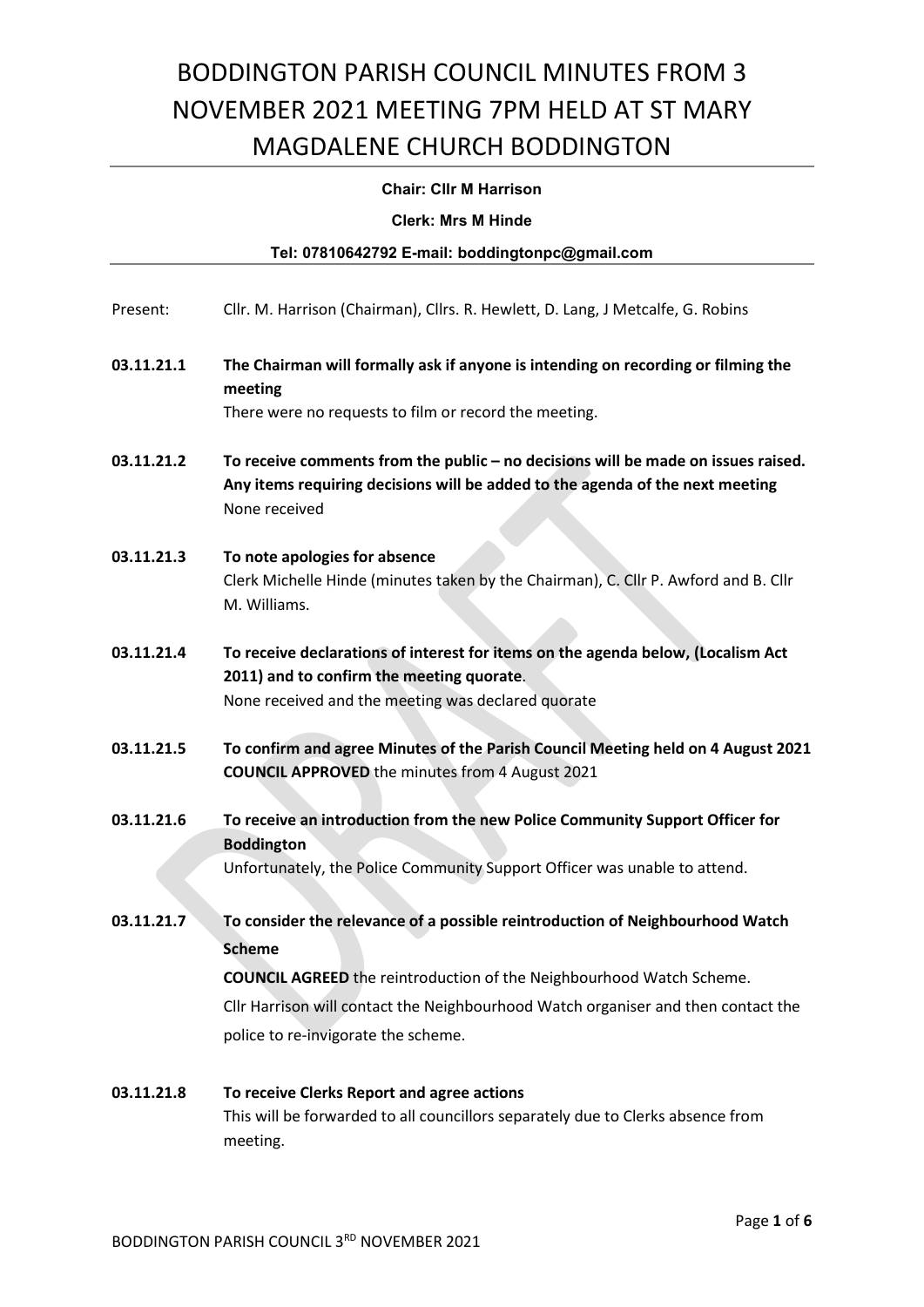#### Chair: Cllr M Harrison

#### Clerk: Mrs M Hinde

### Tel: 07810642792 E-mail: boddingtonpc@gmail.com

- 03.11.21.9 To receive Borough Councillors Report None received
- 03.11.21.10 To receive County Councillors Report None received
- 03.11.21.11 Finance:
- 03.11.21.11a To approve bank reconciliation and budget monitoring report up to 29<sup>th</sup> October Council APPROVED the bank reconciliation and budget monitoring report as per APPENDIX 1.
- 03.11.21.11b To consider and resolve to agree payments list and payment made since last meeting.

Council APPROVED payments list as per APPENDIX 2.

#### 03.11.21.12 To consider and resolve to agree 2022/23 budget/precept

 Council APPROVED the budget and the precept was set at £3250 as per APPENDIX 3

03.11.21.13 To approve Insurance quotes and agree actions

 The council reviewed two quotes as a third was not received in time for the meeting. The council AGREED to go with Zurich.

### 03.11.21.14 To Receive an update of village gates and agree actions

Cllr Hewlett confirmed that the village gates had been delivered to today. It was agreed that Alan Drinkwater would install the gates with the help of Councillors Robins, Lang and Metcalfe. It was further agreed that Boddington Parish Council would pay the hire charge for the item of equipment which identifies underground services (with particular regard to the installation of the gate to be located on the same side of the road as the church at the southern end of the village.

03.11.21.15 To consider Boddington Parish Council's position regarding future donations to the upkeep of St Mary Magdelene church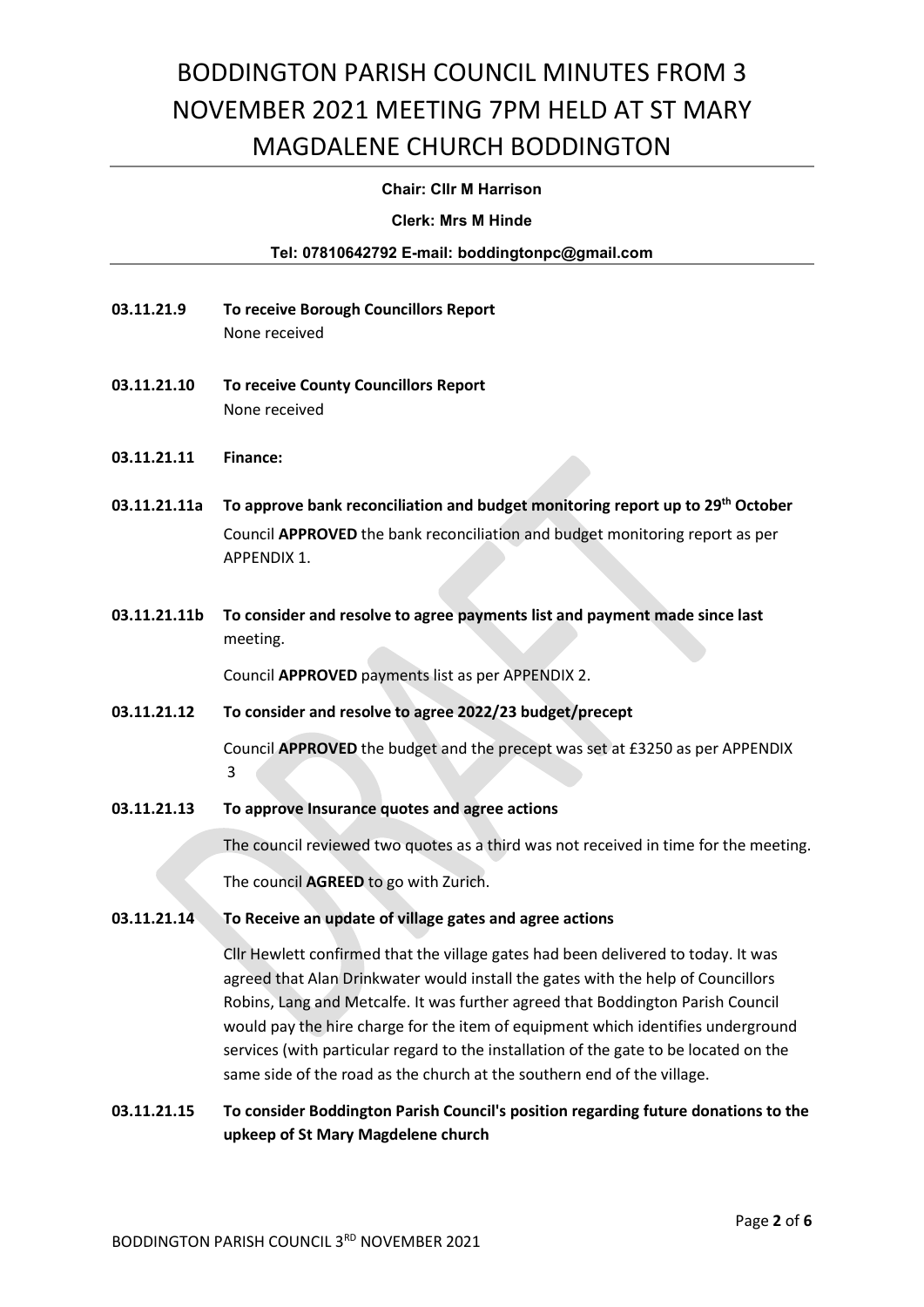### Chair: Cllr M Harrison

Clerk: Mrs M Hinde

### Tel: 07810642792 E-mail: boddingtonpc@gmail.com

 COUNCIL AGREED with a majority of three to two to make a further donation of £500 to the upkeep of the fabric of the church building. The councils position will be reviewed in November 2022

- 03.11.21.16 To consider proposed alterations to M5 Junction 10 and agree actions Council agreed that there was nothing further to do as the M5 J10 improvement proposal progresses through the statutory process.
- 03.11.21.17 To Receive items for the next meeting agenda None
- 03.11.21.18 Date of Next Meeting: 2 February 2021 7pm Meeting Close: 19:50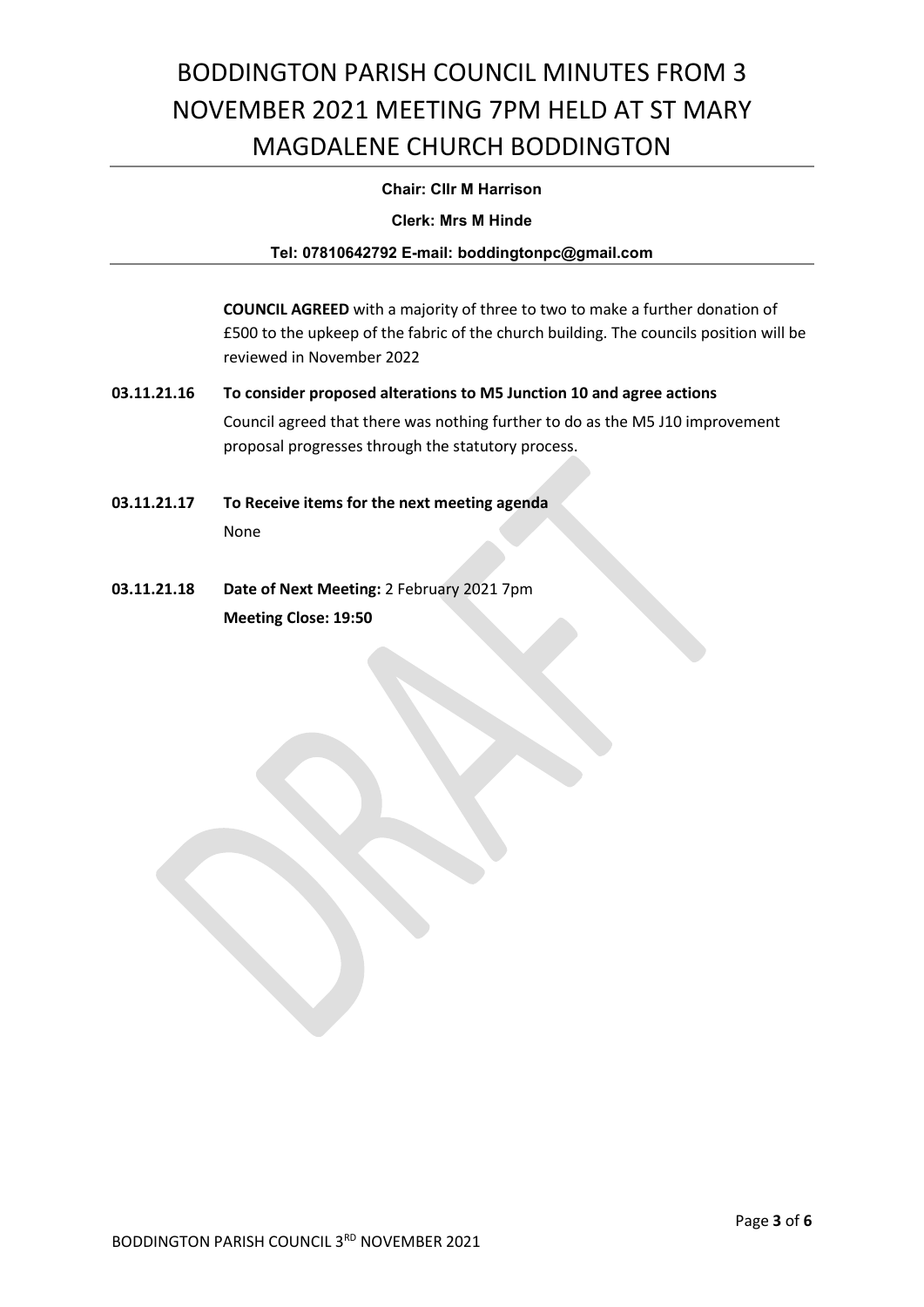### Chair: Cllr M Harrison

#### Clerk: Mrs M Hinde

#### Tel: 07810642792 E-mail: boddingtonpc@gmail.com

APPENDIX 1

**Boddington Parish Council Bank Reconciliation at 03.11.2021** 

| Details - Parish Council Current Acc. | <b>Receipts</b> | <b>Payments</b> | To be authorised |
|---------------------------------------|-----------------|-----------------|------------------|
| <b>Unauthorised Payments</b>          |                 |                 | 15               |
| Payments made since last meeting:     |                 |                 |                  |
| Website                               |                 | 32.40           |                  |
| <b>Clerk Salary</b>                   |                 | 532.47          |                  |
| G Coveney - website                   |                 | 43.20           |                  |
| McAffee                               |                 | 40.99           |                  |
| Tewkesbury Borough Council            |                 | 398.4           |                  |
|                                       | 0.00            | 1062.46         | 15.00            |

| <b>Current Acc. Opening balance</b>  | 12411.41 |
|--------------------------------------|----------|
| Plus receipts above                  | 0.00     |
|                                      | 12411.41 |
| Less payments above                  | 1062.46  |
| <b>Closing cash balance</b>          | 11348.95 |
| Plus payments to be authorised above | 15.00    |
| Closing bal. at bank at 03.11.21     | 11363.95 |

| <b>Boddington Parish Council Budget</b><br>Monitoring Report 03.11.21 | <b>Budget</b><br>2020/21 | <b>Budget</b><br>2022/21 | April  | May    | June   | July   | August | September October |        | November | December | January | February | March | Accum.<br>payments budget<br>to date | Bal. of<br>remain. |
|-----------------------------------------------------------------------|--------------------------|--------------------------|--------|--------|--------|--------|--------|-------------------|--------|----------|----------|---------|----------|-------|--------------------------------------|--------------------|
| Clerks Salary                                                         | 1690                     | 1725                     | 142.09 | 142.09 | 141.89 | 283.89 | 177.49 | 177.49            | 177.49 |          |          |         |          |       | 1242.43                              | 482.57             |
| Administration                                                        | 35                       | 35                       |        |        |        |        | 40.99  |                   |        |          |          |         |          |       | 40.99                                |                    |
| Misc                                                                  | 30                       | 30                       |        | 12.47  |        |        |        |                   |        |          |          |         |          |       | 12.47                                | 17.53              |
| PATA                                                                  | 110                      | 110                      |        |        |        |        |        |                   |        |          |          |         |          |       |                                      | 110                |
| HMRC                                                                  | 300                      | 300                      | 43.6   |        |        |        |        |                   |        |          |          |         |          |       | 43.6                                 | 256.4              |
| Training                                                              | 50                       | 50                       |        |        |        |        |        |                   |        |          |          |         |          |       |                                      | 50                 |
| Grass Cutting                                                         |                          |                          |        |        |        |        |        |                   |        |          |          |         |          |       |                                      |                    |
| Chairperson Allowance                                                 | $\Omega$                 |                          |        |        |        |        |        |                   |        |          |          |         |          |       |                                      |                    |
| Hirings                                                               | 180                      |                          |        |        |        |        |        |                   |        |          |          |         |          |       |                                      |                    |
| Insurance                                                             | 255                      | 260                      |        |        |        |        |        |                   |        |          |          |         |          |       |                                      | 260                |
| Audit                                                                 | 100                      | 100                      |        |        |        | 105    |        |                   |        |          |          |         |          |       | 105                                  |                    |
| S137                                                                  | $\Omega$                 |                          |        |        |        |        |        |                   |        |          |          |         |          |       |                                      |                    |
| Donations and Subs                                                    | 100                      | 100                      | 60     | 69.65  |        |        |        |                   |        |          |          |         |          |       | 129.65                               |                    |
| Street Furniture                                                      | 200                      | 200                      |        |        |        |        |        |                   | 398.4  |          |          |         |          |       | 398.4                                | 198                |
| Website                                                               | 100                      | 150                      |        |        | 10.8   | 10.8   | 54     | 10.8              | 10.8   |          |          |         |          |       | 97.2                                 | 52.8               |
| Planning                                                              | 100                      | 20                       |        |        |        |        |        |                   |        |          |          |         |          |       |                                      | 20                 |
| Elections                                                             |                          | 150                      |        |        |        |        |        |                   |        |          |          |         |          |       |                                      | 150                |
| Total                                                                 | 3250                     | 3230                     | 245.69 | 224.21 | 152.69 | 399.69 | 272.48 | 188.29            | 586.69 | $\Omega$ | $\Omega$ | n       |          |       | 2069.74<br>ΩI                        | 1160.26            |

 $\sum_{i=1}^{n}$ 

| <b>RECEIPTS</b>     |      |      |  |  |  |  |   |      |              |  |
|---------------------|------|------|--|--|--|--|---|------|--------------|--|
| Interest            |      |      |  |  |  |  |   |      |              |  |
| Precep              | 3250 | 3250 |  |  |  |  |   |      | 3250         |  |
| <b>TOTAL INCOME</b> | 3250 | 3250 |  |  |  |  | o | #REF | 3250<br>3451 |  |

**Contract** 

**Contract Contract**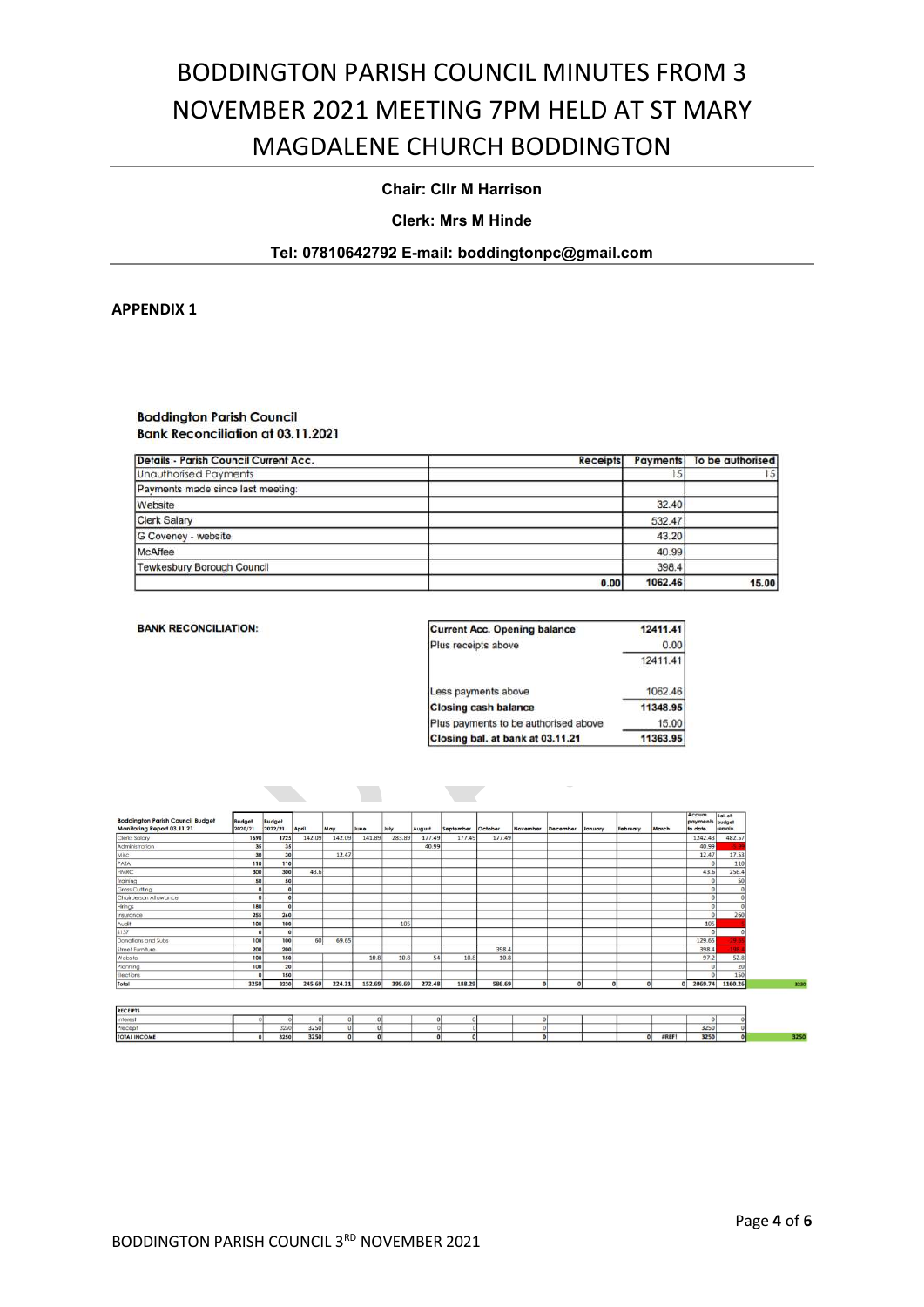### Chair: Cllr M Harrison

Clerk: Mrs M Hinde

### Tel: 07810642792 E-mail: boddingtonpc@gmail.com

APPENDIX 2

| <b>Payee Name Description</b> |          | Amount | <b>Payment Reference</b> | Date Authorised |
|-------------------------------|----------|--------|--------------------------|-----------------|
| <b>GAPTC</b>                  | Training | Ð      |                          |                 |
|                               |          |        |                          |                 |
|                               |          |        |                          |                 |

**TOTAL**  $\overline{15}$